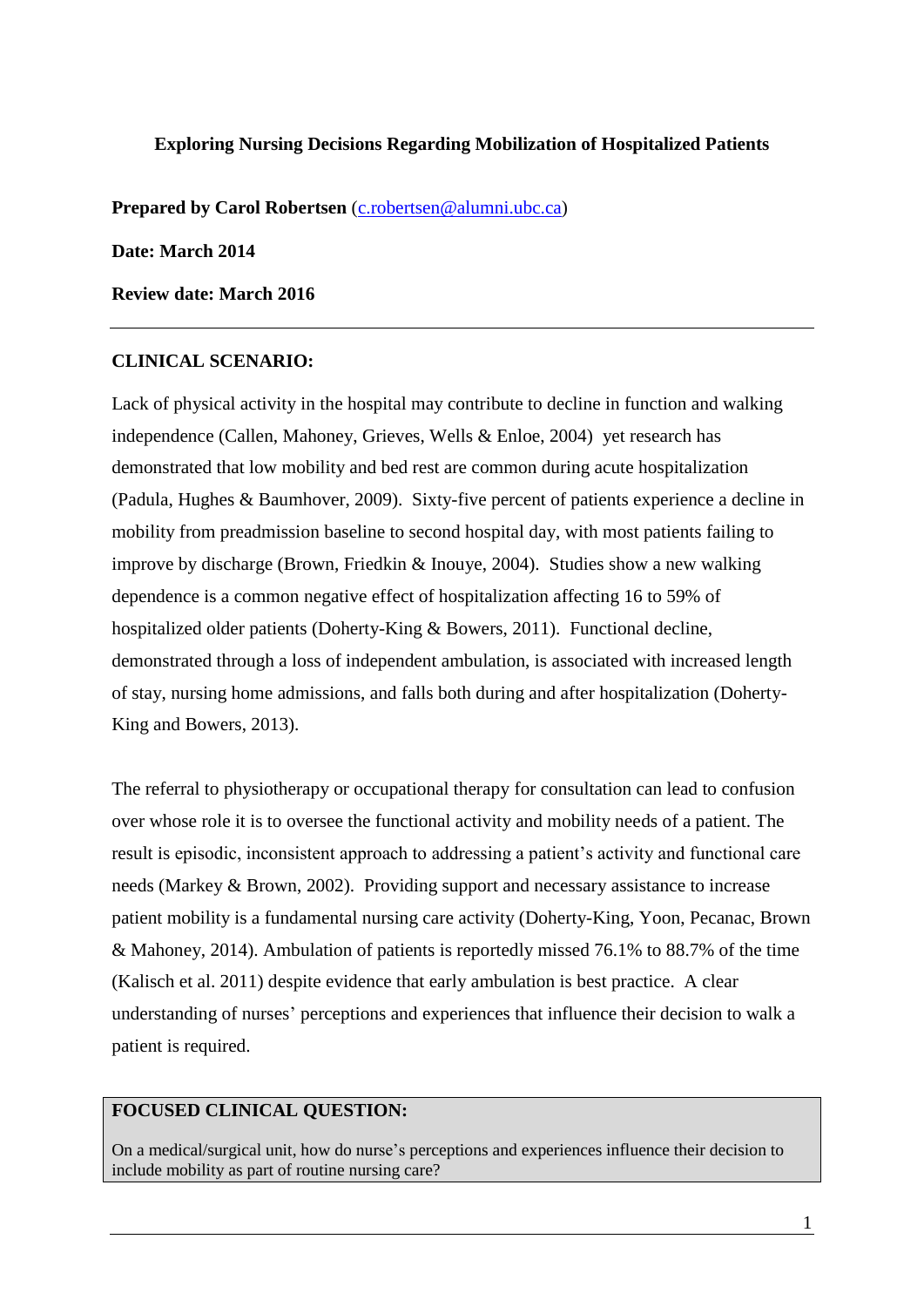# **SUMMARY of Search, 'Best' Evidence' Appraised, and Key Findings**

To better understand the perceptions and experiences of nurses that influence their decision to ambulate inpatients, a review of the literature was completed. Five qualitative studies were found that supported components of the PICO question.

Brown, Wickline, Ecoff and Glaser (2008) addressed nursing practice, knowledge, attitudes and perceived barriers to evidence based practice in general. They identified the need for nurses to have the appropriate access to evidence, autonomy over practice and mentorship to assist them through implementation and evaluation.

Kalisch (2006) looked at missed nursing care on a medical/surgical unit and identified ambulation as the most frequently missed care activity. Reasons identified from nursing were too few staff, too much time required to complete the ambulation, poor use of existing staff resources, and the "it's not my job" syndrome.

Brown, Williams, Woodby, Davis and Allman (2007) interviewed patients, nurses and physicians to understand barriers to mobilization. Lack of motivation by patients and families, lack of available ambulatory devices, staff shortages, and restrictions from medical equipment such as IV and catheters and medical reasons necessitating bed rest were the most reported barriers.

Doherty-King and Bower (2011) conducted a two year, three phase study to develop a conceptual model grounded in how nurses experience walking patients. Two groups emerged, those that walked patients, and those that waited for others to walk patients. While knowledge of the benefits of mobilization was found not to be a barrier, factors such as altering the perception of risk to patient and nurse, understanding and identifying walking dependency as a preventable complication, and establishing ambulation as a standard of care at a unit level were identified as possible approaches.

Doherty-King and Bower (2013) revisited the data from their 2010 work to further explore a dimension which identified nurses' attribution of responsibility to ambulate with patients, and its influence on whether or not nurses ambulated patients. Nurses who claim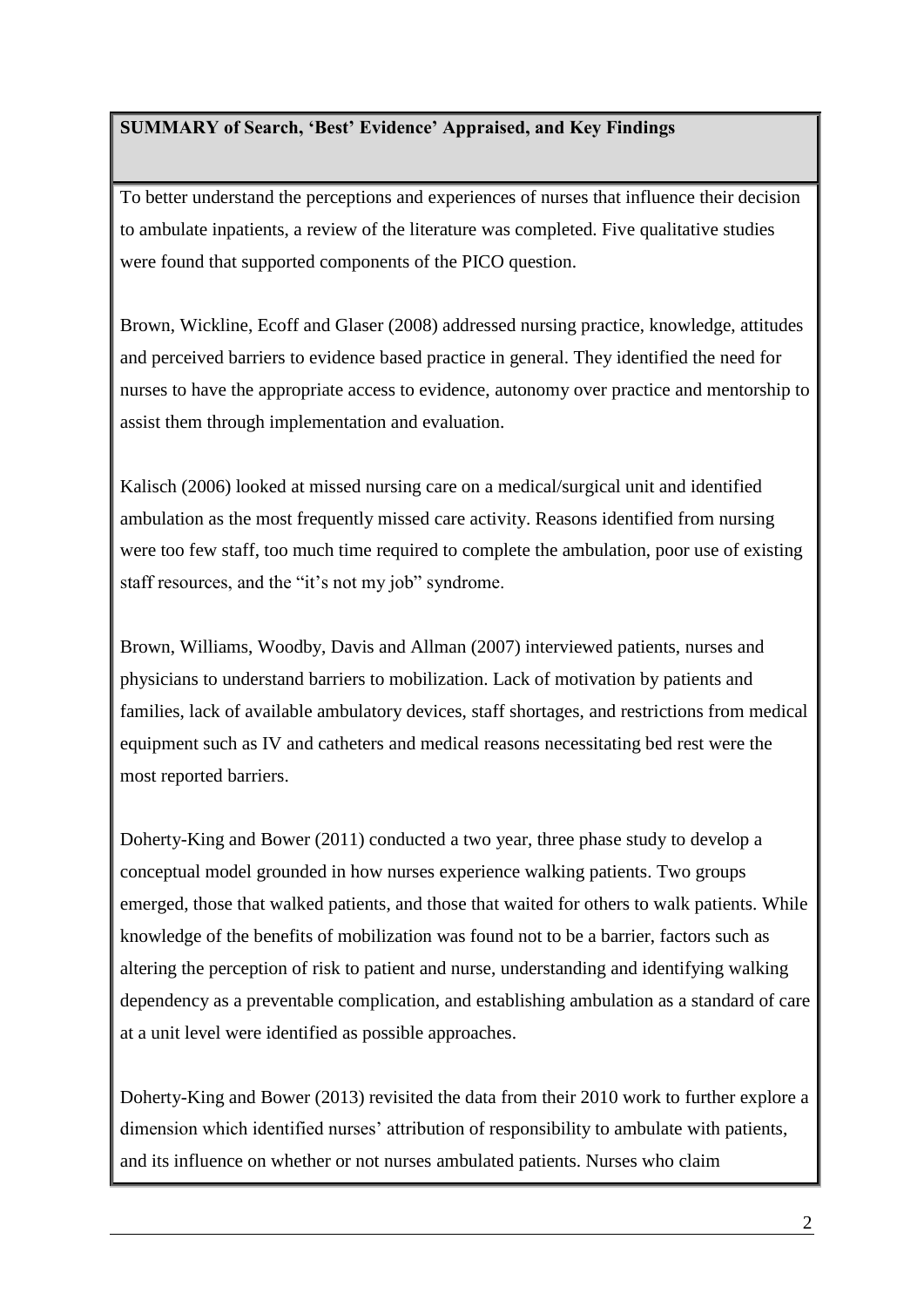responsibility to ambulate patients are collaborative with physiotherapy, ensure mobility orders from physicians, and engage patients in ambulation. Those that attribute responsibility to others wait for physiotherapy to mobilize patients, wait for doctors' orders, and do not engage patients unless directed.

# **CLINICAL BOTTOM LINE:**

The decision made by nurses to walk patients is complex. Knowledge regarding benefits of mobility is not a barrier. Nurses who see their special and unique role in influencing patient outcomes are more accepting of mobility as being within the nursing domain. This understanding appears to have influence on the decision to mobilize or attribute the responsibility to mobilize to others. Further research is required to understand how to identify and influence nursing practice pertaining to mobility.

**Limitation of this CAT:** This critically appraised paper (or topic) was prepared for a graduate course assignment and has been reviewed by one other independent instructor.

# **SEARCH STRATEGY:**

# **Terms used to guide Search Strategy:**

- Patient/Client Group: nurses on inpatient units, medical/surgical nursing
- Intervention: mobility, ambulation, walking
- Outcome: perceptions and beliefs influencing decisions to include mobility in routine care; nursing practice, clinical decision making

| <b>Databases and Sites</b> | <b>Search Terms</b>                                                                                | <b>Limits Used</b> |
|----------------------------|----------------------------------------------------------------------------------------------------|--------------------|
| <b>Searched</b>            |                                                                                                    |                    |
| <b>CINAHL</b>              | (MM "acute care" or inpatient*)                                                                    |                    |
| Medline                    | <b>AND</b>                                                                                         | Limit to age $65+$ |
| Embase                     | (MM "walk"")                                                                                       |                    |
|                            | OR                                                                                                 | English only       |
|                            | (MH "Physical mobility")                                                                           |                    |
|                            | <b>AND</b>                                                                                         |                    |
|                            | $(MH "nurses+")$                                                                                   |                    |
|                            | exp*early ambulation/<br>$exp*Walking/$<br>$\exp^*$ hospitalization/or $\exp$ "length of<br>stay"/ |                    |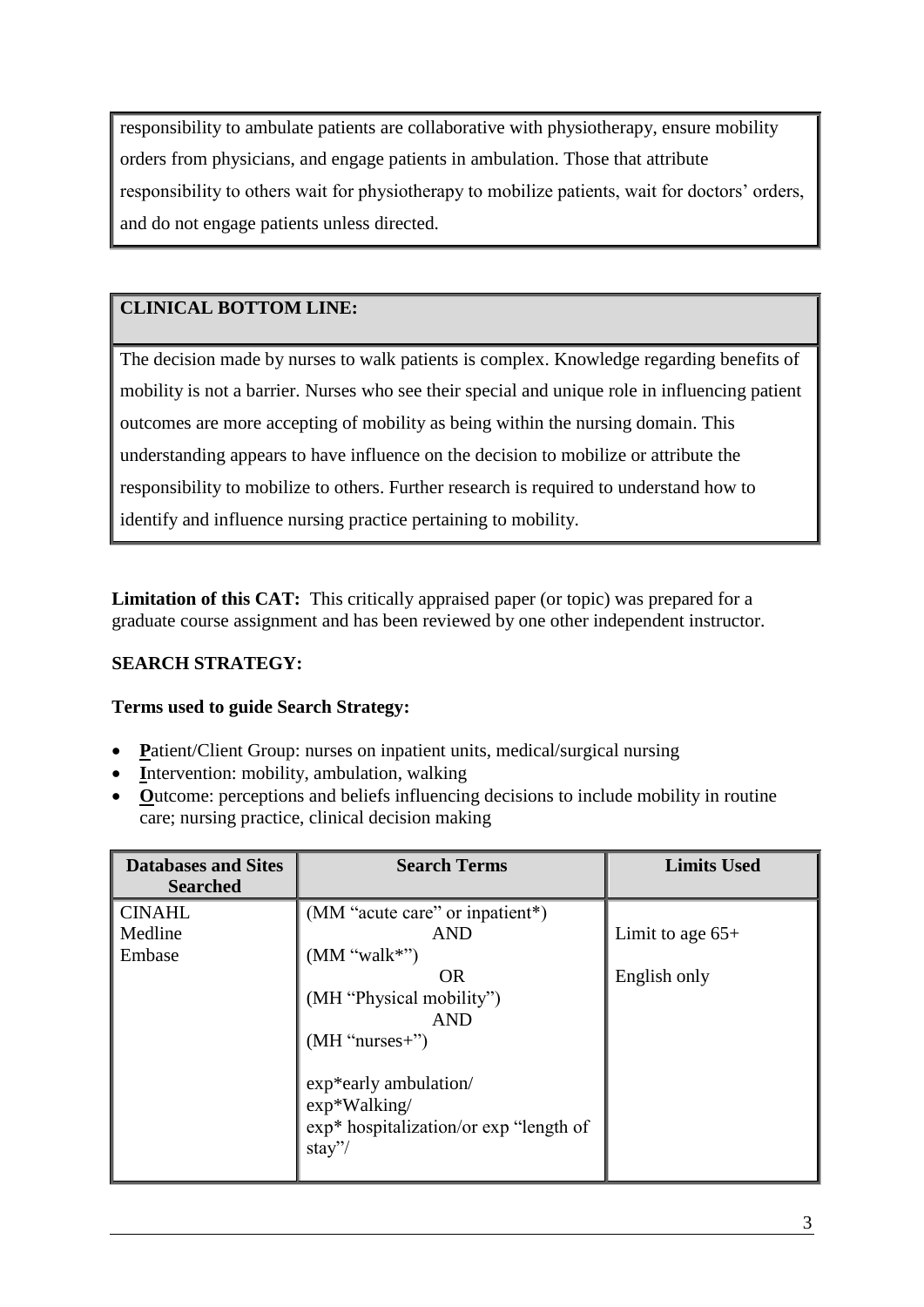|                | mobility AND (functional decline)<br>AND inpatient AND nursing |  |
|----------------|----------------------------------------------------------------|--|
| Google Scholar | Author search                                                  |  |

# **INCLUSION and EXCLUSION CRITERIA**

# **Inclusion:**

- acute or inpatient care on a medical unit,
- over age  $65+$
- mobility, ambulation, walking,
- All nurses
- Attitudes, beliefs, barriers to practice

# **Exclusion:**

- Rehab/geriatric units
- Younger than  $+65$
- Community/continuing care settings
- Articles about assessment tools

# **RESULTS OF SEARCH**

## **Table 1:** Summary of Qualitative Study Designs of Articles Retrieved

| Study Design/Methodology of | Level*       | Number       | Author (Year)                                                        |
|-----------------------------|--------------|--------------|----------------------------------------------------------------------|
| <b>Articles Retrieved</b>   |              | Located      |                                                                      |
| Generalizeable studies      | I            | 1            | Doherty-King $\&$                                                    |
|                             |              |              | Bowers, 2013                                                         |
|                             |              |              | Doherty-King $\&$                                                    |
| Conceptual studies          | $\mathbf{I}$ | 3            | Bowers, 2011                                                         |
|                             |              |              | Brown, Williams,<br>Woodby, Davis &<br>Allman, 2005<br>Kalisch, 2006 |
| Descriptive studies         | III          | $\mathbf{1}$ | Brown, Wickline,                                                     |
|                             |              |              | Ecoff & Glaser, 2008                                                 |

\* Based on hierarchy of evidence- for -practice in qualitative research (Daley et al, 2007).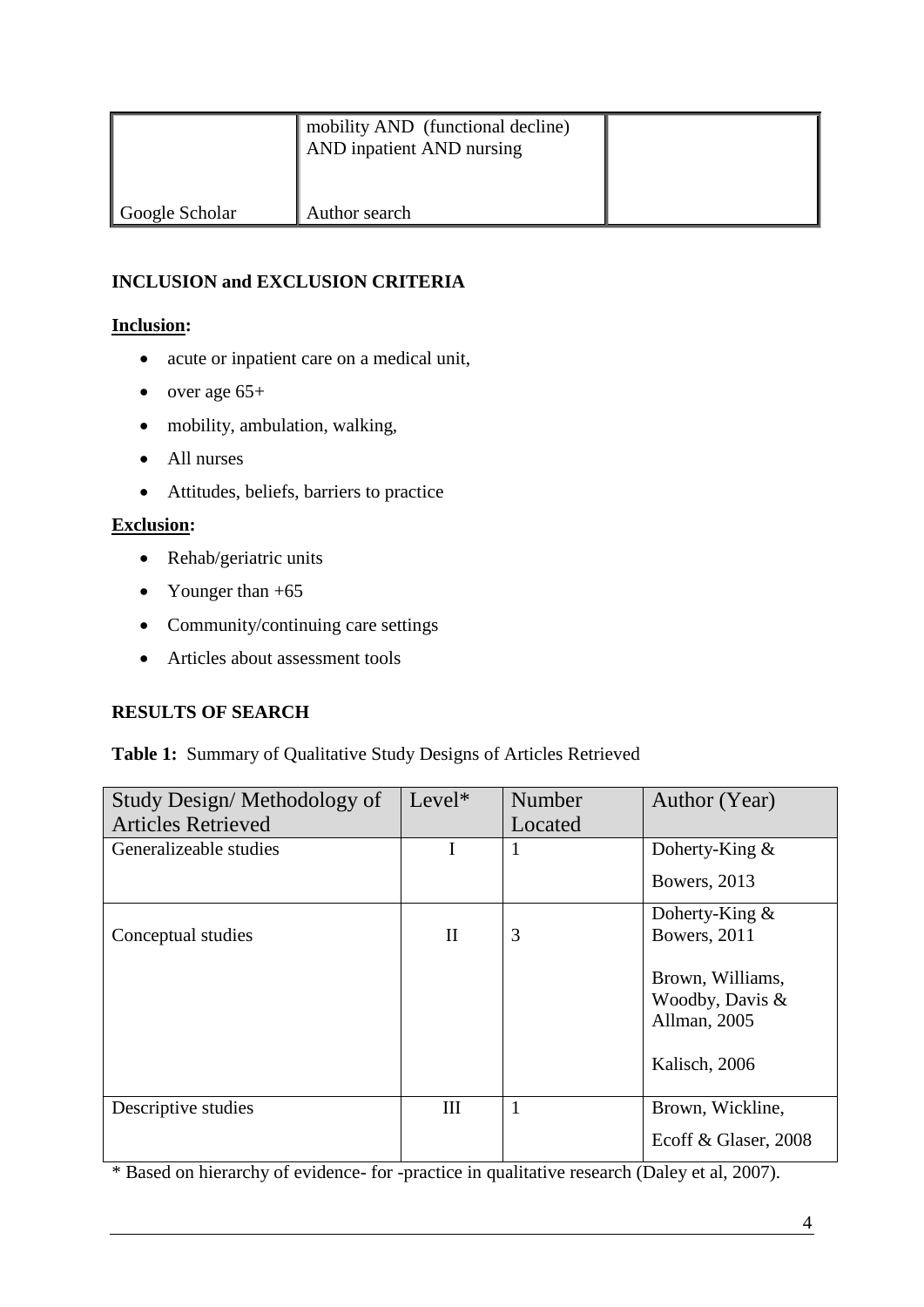# **BEST EVIDENCE**

The following study/paper "*Attributing the responsibility for ambulating patients: a qualitative study"* by Doherty-King and Bowers (2013) was identified as the 'best' evidence and selected for critical appraisal. Reasons for selecting this study were:

- **•** Most applicable to my PICO question
- **•** Level 1 evidence
- **•** Most recent
- **•** Qualitative design to explore perceptions and beliefs

## **SUMMARY OF BEST EVIDENCE**

#### **Table 2:**

Doherty-King, B., & Bowers, B.J.(2013). Attributing the responsibility for ambulating patients: A qualitative study. *International Journal of Nursing Studies, 50*(9), 1240-1246.

**Aim/Objective of the Study/Systematic Review:** Explore the relationships between nurses attribution of responsibility for walking patients and their decisions about whether to ambulate patients or not.

**Study Design**: Descriptive, secondary analysis of data gathered from a prior study (parent study) in 2010 using grounded dimensional analysis (a combination of key concepts of grounded theory combined with analytical framework of dimensional analysis).

**Setting**: Parent study done using two medical/surgical units from two urban teaching hospitals > 300 beds (setting A and B). Both sites had similar staffing compliments and similar physiotherapy services and patient census indicated high number of patients 65+ years of age

**Participants**: 25 Registered Nurses employed on medical/surgical unit who currently provided care to adults aged 65+. Thirteen (13) nurses were from setting A and twelve (12) from setting B. Setting B nurses had received additional training in geriatric nursing care by participating in Nurses Improving Care of Health systems Elders (NICHE).

**Phenomenon Investigated**: The parent study data explored how nurses decided whether or not to walk patients. During data analysis it became apparent that there were differences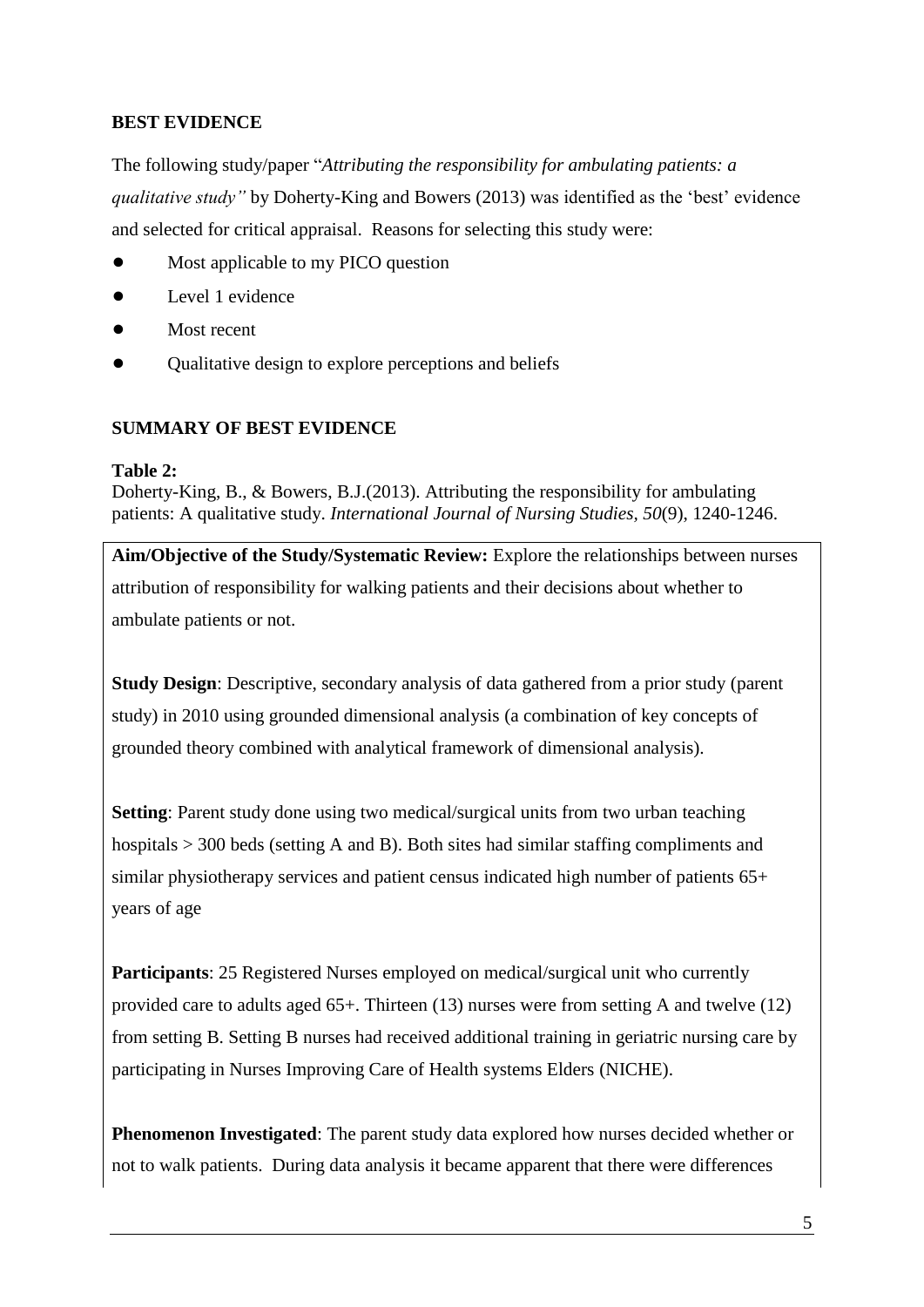between the two groups that had emerged regarding who walked patients and who did not. Upon completion of analysis, an emergent dimension was identified which involved attribution of responsibility to walk patients. The researchers had become theoretically sensitized to the dimension of nurses claiming ambulation as their responsibility and a decision was made to return to the data. This secondary analysis of data (and focus of this appraisal) focused primarily on the nurses' attribution of responsibility for walking patients, and the influence on whether or not nurses ambulated with patients.

**Qualitative Methods:** During the parent study, researchers used in-depth interviews with open ended questions which were tape recorded and transcribed. Each interview was conducted in a private space away from the patient care unit, lasted 30 to 60 minutes, and used both probing and comparison interview strategies. Phase one focussed on how nurses explored ambulation. Probing questions were provided. Phase two focussed on identifying dimensions within the categories of phase one. Phase three was integration of categories. The secondary analysis revisited the data gathered from the parent study.

## **Main Findings:**

Secondary data analysis created a conceptual model that illustrated differences in those who walk patients, those who wait to walk, as well as factors that could influence those who wait to walk to move into the walk group. Two clear groups became apparent during analysis – those who **claim responsibility** to walk patients and those who **attribute responsibility** to another discipline.

| <b>Claim Responsibility</b>             | <b>Attribute responsibility to others</b>     |  |  |
|-----------------------------------------|-----------------------------------------------|--|--|
| Understood negative consequences of bed | Understood negative consequences of bed       |  |  |
| rest and low mobility                   | rest and low mobility                         |  |  |
|                                         |                                               |  |  |
| Focus on independence and psychosocial  | Focus on injury to patient through a fall, or |  |  |
| benefits to patients                    | nurse (back)                                  |  |  |
|                                         |                                               |  |  |
| Collaborated with PT                    | Waited for PT to clear patients               |  |  |
| Requested activity orders               | Waited for physician orders                   |  |  |
| Addressed risk to patient/self          | Waited for risk to decrease                   |  |  |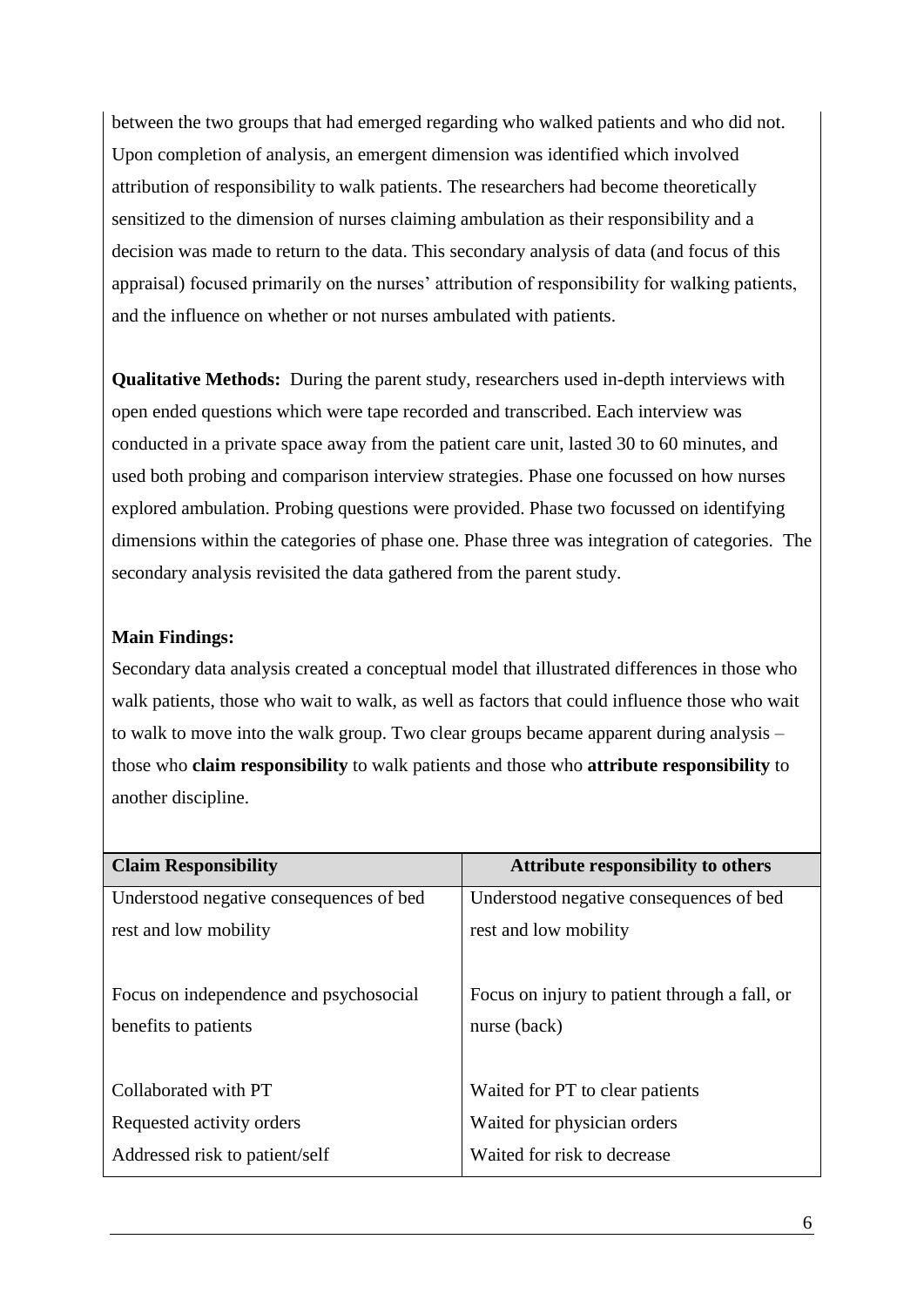| Adjusted to resources | Waited for resources to improve |
|-----------------------|---------------------------------|

Site B nurses who had undergone NICHE training understood how to reframe their practice as special and unique, were more likely to identify mobility as within the nursing domain, and were therefore more likely to walk patients independent of direction. Nurses who did not have the additional training could be directed to ambulate with patients with clear unit guidelines and expectations as well as ongoing support from a clinical nurse specialist but did not initiate the practice on their own.

## **Original Authors' Conclusions:**

Nurses that claim the responsibility to ambulate patients are able to frame their practice as special and unique, impacting patient outcomes. They see mobility as part of the nursing domain. They are collaborative with PT, ensure accurate activity orders are in place, and engage patients in ambulation. Nurses who understand the importance of ambulation but attribute the responsibility to others will wait for direction and not engage patients in ambulation.

The authors conclude "Further research is required to understand how to identify and influence nurses' domain of practice to improve patient ambulation in hospital settings" (p. 1246).

## **Critical Appraisal:**

## **Validity: Overall Rigour**

#### Credibility: Present

Parent study data collected over two years, in three phases from 25 participants at two different sites. Each phase was informed by the previous phase. Memos were kept regarding theoretical and methodological decisions. Member checking was used in the parent study to confirm findings both during the collection and analysis of the data. The secondary analysis of data was presented via poster format at two national conferences. Conference participants confirmed the analysis as their experience with ambulation.

## Transferability: Limited

There was potential for transferability. The study involved nurses in a medical/surgical unit. There was limited demographic information regarding age, experience of nurses,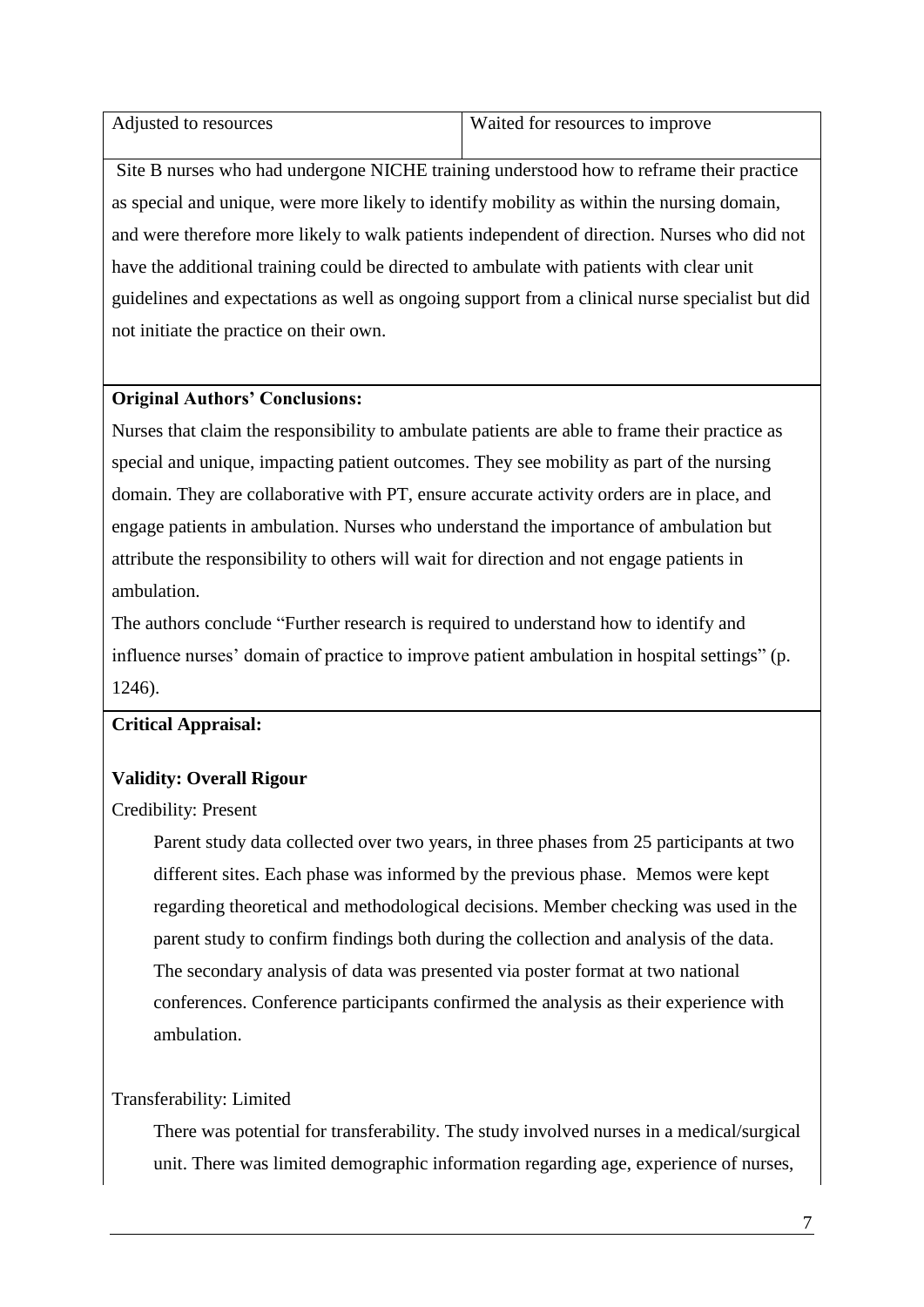and little information regarding the researcher who conducted all the interviews, or the relationship between the researcher and the participants. Recruitment of Phase one nurses was done through a mail out to all nurses, so volunteer bias must be questioned. Seven additional Phase two participants were purposely sampled and recruited adding further potential bias. There was no mention in the parent study of saturation. In the secondary analysis, the researchers had to rely on discriminate sampling, as there was no opportunity for theoretical sampling of data, creating a possibility that other dimensions for attribution may have been missed.

#### Dependability: Present

Secondary analysis of the data required the authors use discriminate sampling. The researchers retrieved excerpts for further exploration to allow for reorganization of categories and dimensions according to theoretically relevant concepts. Data was analysed using grounded dimensional analysis that combined constant comparisons, open, axial and selective coding with the analytical framework of dimensional analysis. Memos formed an audit trail and were referred back to regarding theoretical and methodological decisions.

#### Confirmability: Present

The qualitative research team consisted of nine nurses from four countries and one social worker to ensure neutrality of data. Memos were kept and shared regarding decision points. In the parent study, decisional matrices outlining data were shared with nurse participants using member checking..

#### **Interpretation of Results:**

Transferability of this study is limited due to concerns with unknown aspects of sampling and bias in the parent study. Additionally, the secondary analysis did not allow for theoretical sampling to fill in gaps in the analysis. There may be dimensions related to nursing attributing responsibility for ambulation that have not been identified.

#### **Summary/Conclusion:**

Nurses are knowledgeable about and well placed to prevent functional decline among hospitalized elder patients (Boltz, Resnick, Capezuti, Schuluk and Secic, 2012). How nurses accepted mobility as part of their nursing domain was pivotal in how they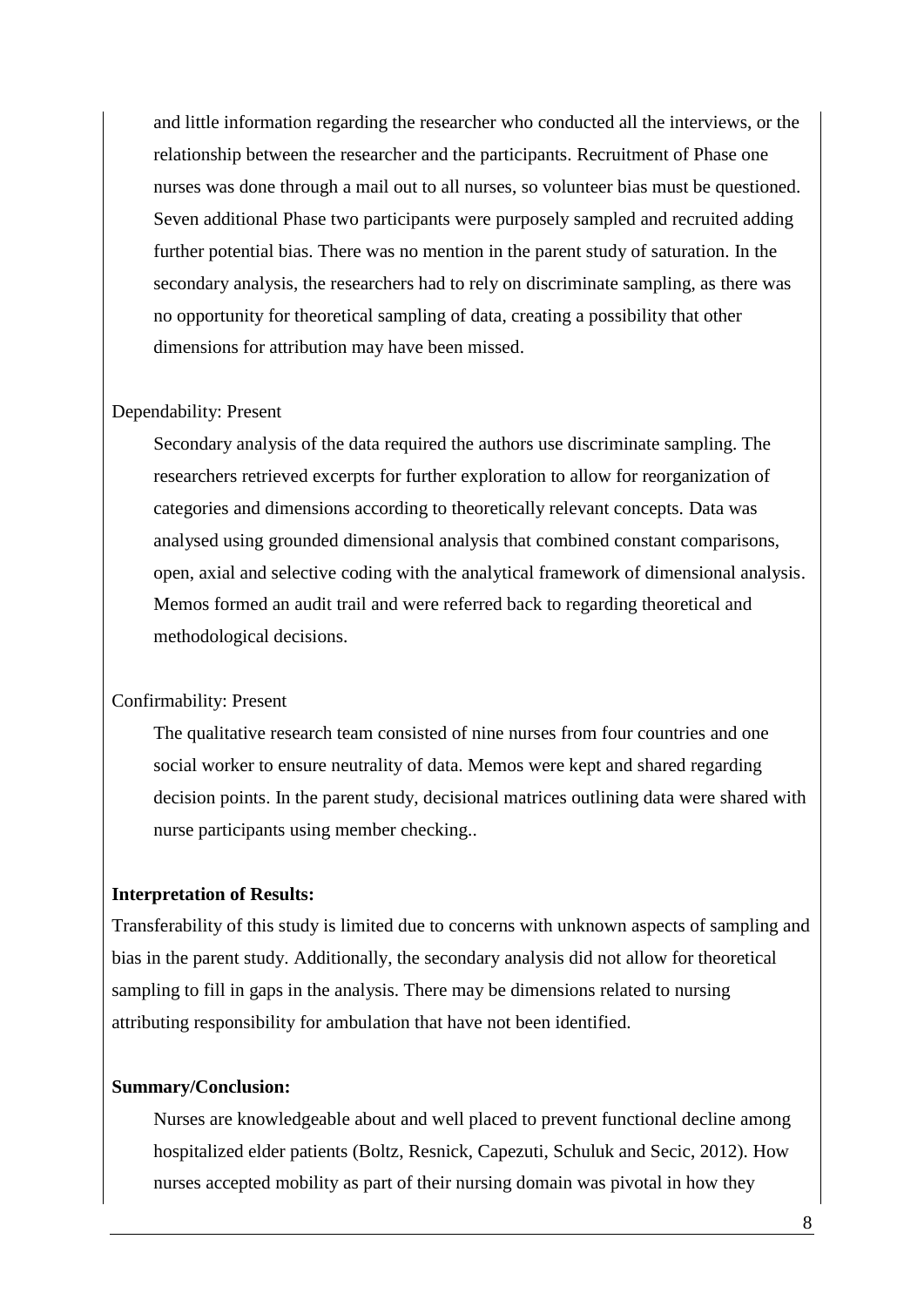overcame barriers to mobility, and influenced whether or not patients were ambulated. NICHE training was identified as one dimension that appeared to influence how nurses reframe their practice as unique, special, and contributing to patient outcomes. There is limited literature available to define how nurses make decisions about whether to ambulate, how they ambulate, and when to ambulate, with only two qualitative studies found. For application to practice, further research is needed to understand factors that identify and influence the nurse's domain of practice to ultimately improve patient mobility outcomes.

# **IMPLICATIONS FOR PRACTICE, EDUCATION and FUTURE RESEARCH**

- Physiotherapy resources are limited on acute care medical/surgical units and often not present during evenings or weekends. Waiting for PT to assess and initiate ambulation will lead to delays in ambulation.
- Simply increasing positions for PT or therapy assistant on med/surgical units will not change nurse's attribution of responsibility and will therefore not impact nurse led mobility.
- Nurses must reframe their practice as unique and special, impacting patient outcomes. NICHE education is one opportunity identified.
- Collaboration for mobility between PT and nursing with the focus on patient centered outcomes may influence the acceptance of mobility as part of the nursing domain of practice
- Further research to understand and identify other dimensions that influence mobility as a domain of nursing practice is required
- Further research looking at nursing practices with regards to mobility on geriatric or rehabilitation units may provide insight into other dimensions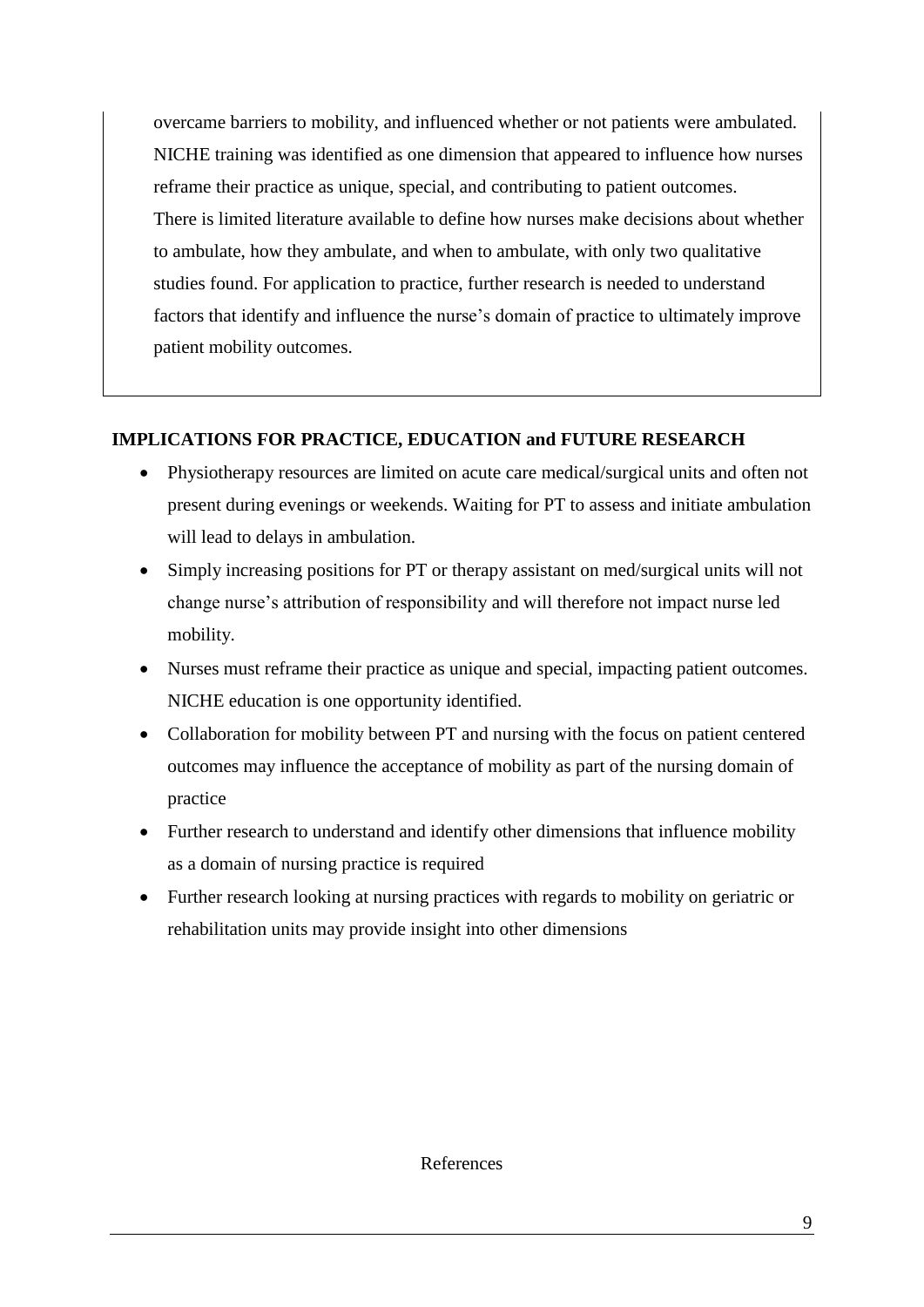- Boltz, M., Resnick, B., Capezuti, E., Shabbat, N., & Secic, M. (2011). Function-focused care and changes in physical function in chinese american and non-chinese american hospitalized older adults. *Rehabilitation Nursing : The Official Journal of the Association of Rehabilitation Nurses, 36*(6), 233-240.
- Brown, C. E., Wickline, M. A., Ecoff, L., & Glaser, D. (2009). Nursing practice, knowledge, attitudes and perceived barriers to evidence-based practice at an academic medical center. *Journal of Advanced Nursing, 65*(2), 371-381. doi:10.1111/j.1365- 2648.2008.04878.x; 10.1111/j.1365-2648.2008.04878.x
- Brown, C. J., Friedkin, R. J., & Inouye, S. K. (2004). Prevalence and outcomes of low mobility in hospitalized older patients. *Journal of the American Geriatrics Society, 52*(8), 1263-1270. doi:10.1111/j.1532-5415.2004.52354.x
- Brown, C. J., Williams, B. R., Woodby, L. L., Davis, L. L., & Allman, R. M. (2007). Barriers to mobility during hospitalization from the perspectives of older patients and their nurses and physicians. *Journal of Hospital Medicine : An Official Publication of the Society of Hospital Medicine, 2*(5), 305-313. doi:10.1002/jhm.209
- Callen, B. L., Mahoney, J. E., Grieves, C. B., Wells, T. J., & Enloe, M. (2004). Frequency of hallway ambulation by hospitalized older adults on medical units of an academic hospital. *Geriatric Nursing (New York, N.Y.), 25*(4), 212-217. doi:10.1016/j.gerinurse.2004.06.016
- Daly, J., Willis, K., Small, R., Green, J., Welch, N., Kealy, M., & Hughes, E. (2007). A hierarchy of evidence for assessing qualitative health research. *Journal of Clinical Epidemiology, 60*(1), 43-49. doi:10.1016/j.jclinepi.2006.03.014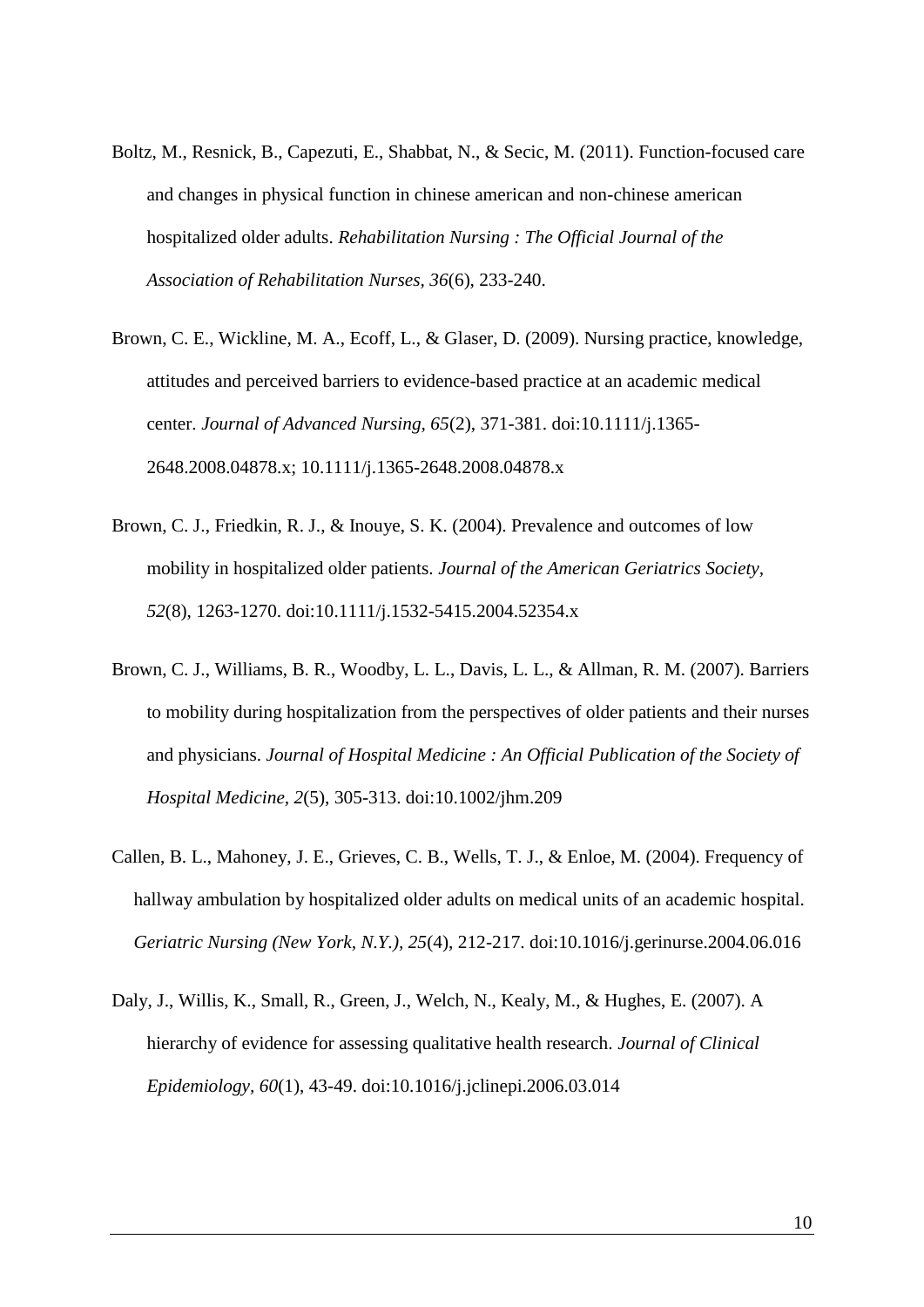- Doherty-King, B., & Bowers, B. (2011). How nurses decide to ambulate hospitalized older adults: Development of a conceptual model. *The Gerontologist, 51*(6), 786-797. doi:10.1093/geront/gnr044; 10.1093/geront/gnr044
- Doherty-King, B., Yoon, J. Y., Pecanac, K., Brown, R., & Mahoney, J. (2014). Frequency and duration of nursing care related to older patient mobility. *Journal of Nursing Scholarship : An Official Publication of Sigma Theta Tau International Honor Society of Nursing / Sigma Theta Tau, 46*(1), 20-27. doi:10.1111/jnu.12047; 10.1111/jnu.12047
- Doherty-King, B., & Bowers, B. J. (2013). Attributing the responsibility for ambulating patients: A qualitative study. *International Journal of Nursing Studies, 50*(9), 1240- 1246. doi[:http://dx.doi.org.ezproxy.library.ubc.ca/10.1016/j.ijnurstu.2013.02.007](http://dx.doi.org.ezproxy.library.ubc.ca/10.1016/j.ijnurstu.2013.02.007)
- Kalisch, B. J. (2006). Missed nursing care: A qualitative study. *Journal of Nursing Care Quality, 21*(4), 306-13; quiz 314-5.
- Kalisch, B. J., Tschannen, D., Lee, H., & Friese, C. R. (2011). Hospital variation in missed nursing care. *American Journal of Medical Quality : The Official Journal of the American College of Medical Quality, 26*(4), 291-299. doi:10.1177/1062860610395929; 10.1177/1062860610395929
- Letts, L., Wilkins, S., Law, M., Stewart, D., Bosch, J., & Westmorland, M. (2007). Guidelines for critical review form: qualitative studies (Version 2.0). Retrieved from [http://www.srs-mcmaster.ca/Portals/20/pdf/ebp/qualguidelines\\_version2.0.pdf](http://www.srs-mcmaster.ca/Portals/20/pdf/ebp/qualguidelines_version2.0.pdf)
- Markey, D. W., & Brown, R. J. (2002). An interdisciplinary approach to addressing patient activity and mobility in the medical-surgical patient. *Journal of Nursing Care Quality, 16*(4), 1-12.